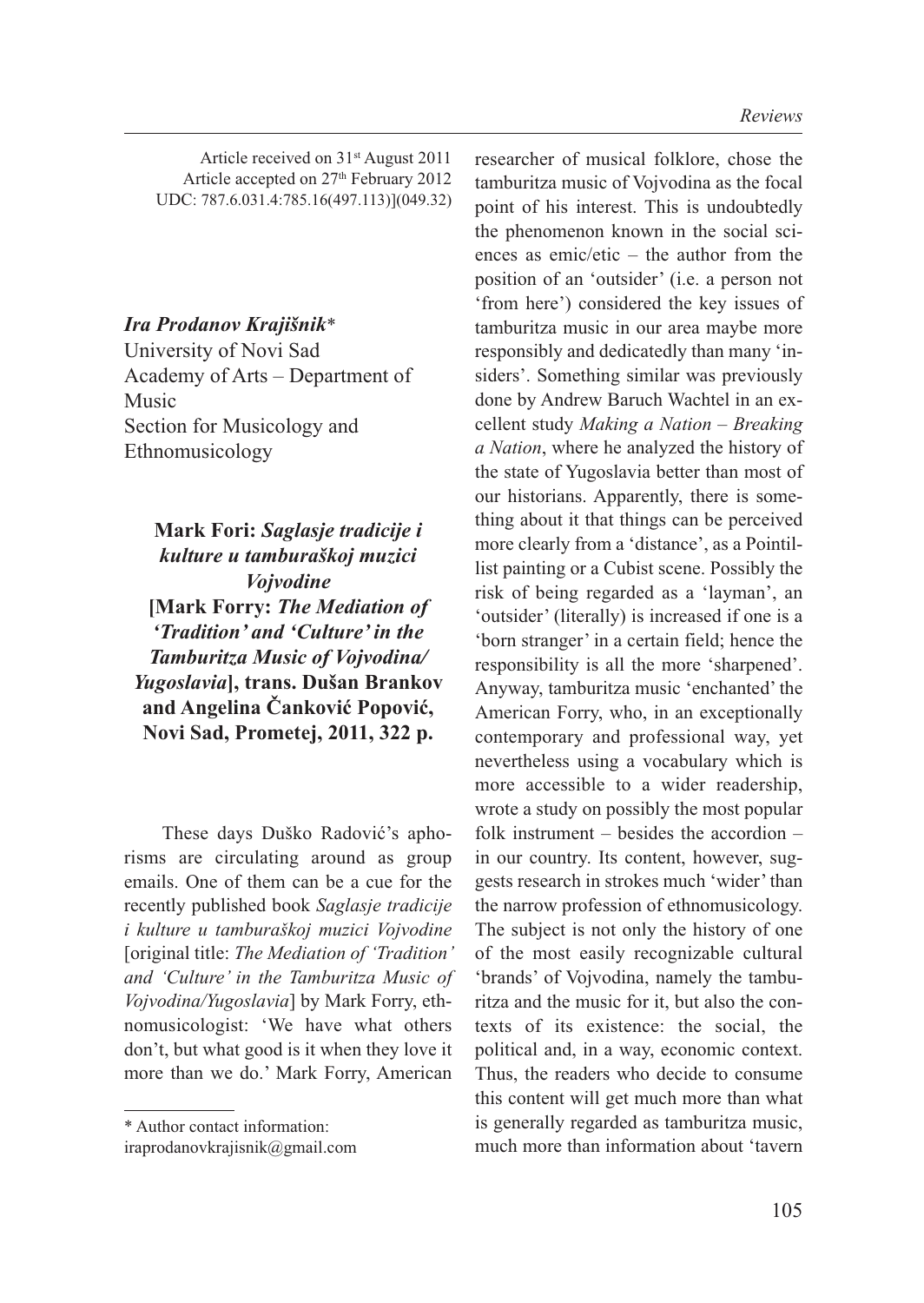music', the cheerful mood, the sharing of anecdotes, jokes, scandals, eccentric moments. Above all, they will get a serious insight into the interethnic relationships through a seemingly innocuous medium – tamburitza music. Then they will get the openly presented uncertainty of its future. Finally, they will get the practical interpretation of all the previous points, 'firsthand', with the Gadamerian 'being here is taking part', since the author experienced and perpetuated in words the present (those days!) of the famous ensemble *Srem* (which unfortunately is no longer active).

In his study, Forry follows the phenomenon of the tamburitza and tamburitza music through chapters structured from the general to the particular, admitting that this was the same way that he travelled from etic to emic, from a tamburitza-playing foreigner to an equal member of the *Srem* ensemble, where, in practice, the 'hard' way, he felt the mediation he writes about. The author offers to readers almost the same thing: firstly he presents the notion of tradition and its meaning in the area of Vojvodina, both from the scientific aspect and from the standpoint of the *Srem* members and himself personally, and then he discusses its opposite – that which is 'bourgeois', 'cultured', which these musicians perceive in a certain old-fashioned way as a 'Austro-Hungarian legacy', and the author perceives as an 'anathema'. In multiple chapters and subchapters dedicated to these primarily historical, sociological and culturological phenomena (Uvod – Medijacija, Shvatanje kulture, Shvatanje tradicije, Priroda standarda, Tradicija Vojvodine, Kultura Vojvodine [Introduction – Mediation, Conceptions of *Kulturnost*, Conceptions of *Tradicija*, Nature of Standards, The

'Tradition' of Vojvodina, The 'Culture' of Vojvodina]), Forry displays his great knowledge of political circumstances in the areas of ex-Yugoslavia and Vojvodina. The next broadly conceived chapter (The Tambura u Vojvodini [*Tamburitza* in Vojvodina]) deals with the 'life' of the tamburitza in Vojvodina from its origin, the way of playing it, the ensembles featuring it, to its makers and players. The next circle of issues (the *Srem* orchestra and its musical life) is connected directly to the practice of playing the tamburitza, and acquires concrete form in the 'biography' of the tamburitza ensemble *Srem*, where the reader becomes acquainted with the emergence, functioning and 'management' of such a musical group. However, commenting these particulars, the author never forgets the *context* of his writing; hence every contact of the ensemble with the environment is analyzed from the ethnological, and even socio-religious standpoint, as well. Forry's knowledge of theory and practice is shown in presenting the old and the contemporary repertoires of the *Srem* ensemble members, repertoires which exactly reflect the mediation of the aforementioned opposites between tradition and the cultural environment. The authenticity of the author's personal artistic engagement is proven through the description of various musical events which *Srem* took part in, especially wedding celebrations as the most important tamburitza 'performances'. The next section (Orkestar *Srem* i njegova muzika [Orkestar 'Srem' and Their Musical World]) is a certain view of the rehearsals and the significance of concert practice, as well as some aesthetic criteria which guided the ensemble members. The closing chapter of the study (Zaključak: idealne slike i savremena stvarnost [Con